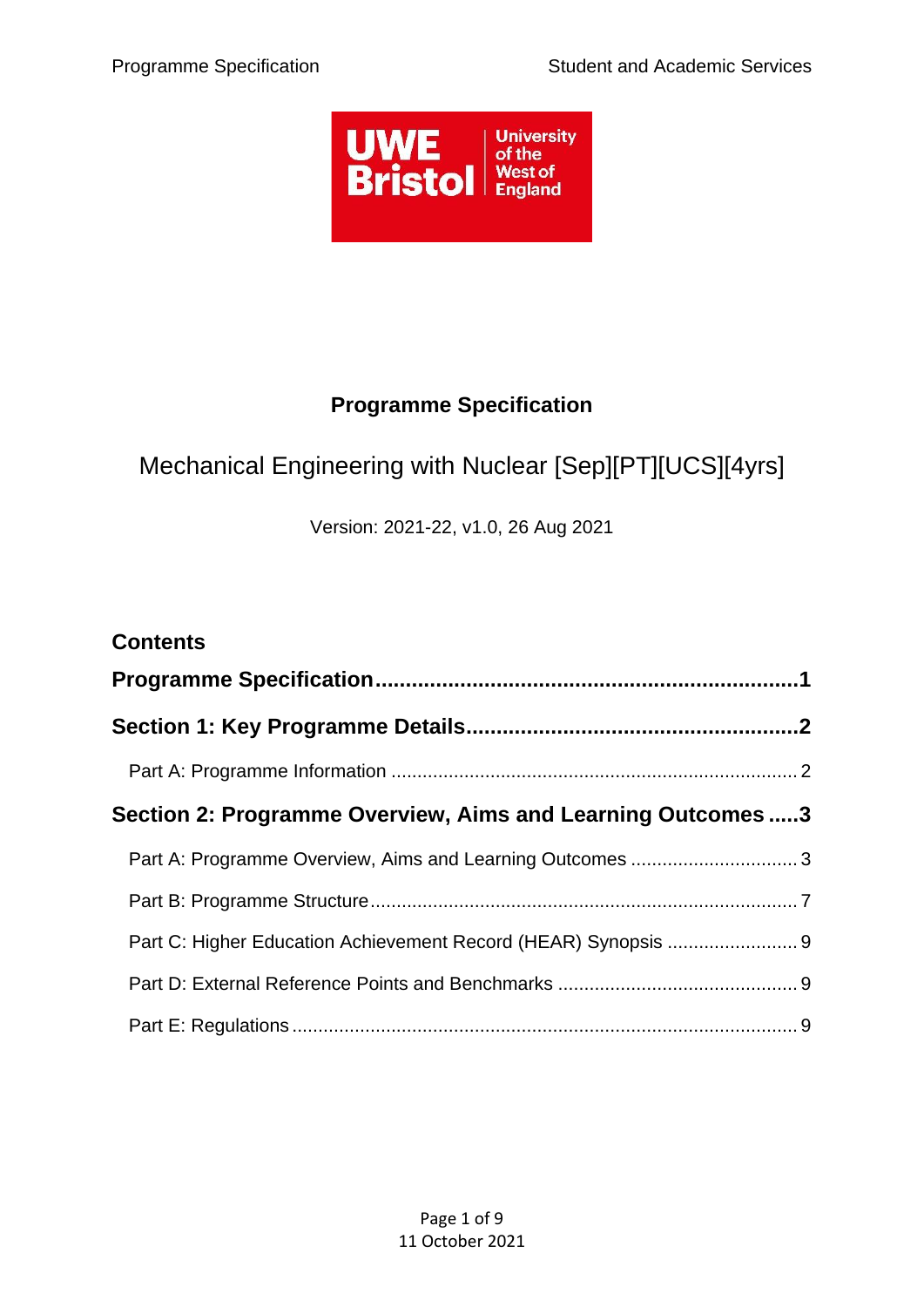## <span id="page-1-0"></span>**Section 1: Key Programme Details**

#### <span id="page-1-1"></span>**Part A: Programme Information**

**Programme title:** Mechanical Engineering with Nuclear [Sep][PT][UCS][4yrs] **Highest award:** BEng (Hons) Mechanical Engineering with Nuclear **Interim award:** BEng Mechanical Engineering with Nuclear **Interim award:** DipHE Mechanical Engineering with Nuclear **Interim award:** CertHE Mechanical Engineering with Nuclear **Awarding institution:** UWE Bristol **Affiliated institutions:** University Centre Somerset **Teaching institutions:** University Centre Somerset **Study abroad:** No **Year abroad:** No **Sandwich year:** No **Credit recognition:** No **Department responsible for the programme:** FET Dept of Engineering Design & Mathematics, Faculty of Environment & Technology **Contributing departments:** Not applicable **Professional, statutory or regulatory bodies:** Not applicable **Apprenticeship:** Not applicable **Mode of delivery:** Part-time **Entry requirements:** For the current entry requirements see the UWE public website

**For implementation from:** 01 September 2021

**Programme code:** H36942-SEP-PT-US-H36842

Page 2 of 9 11 October 2021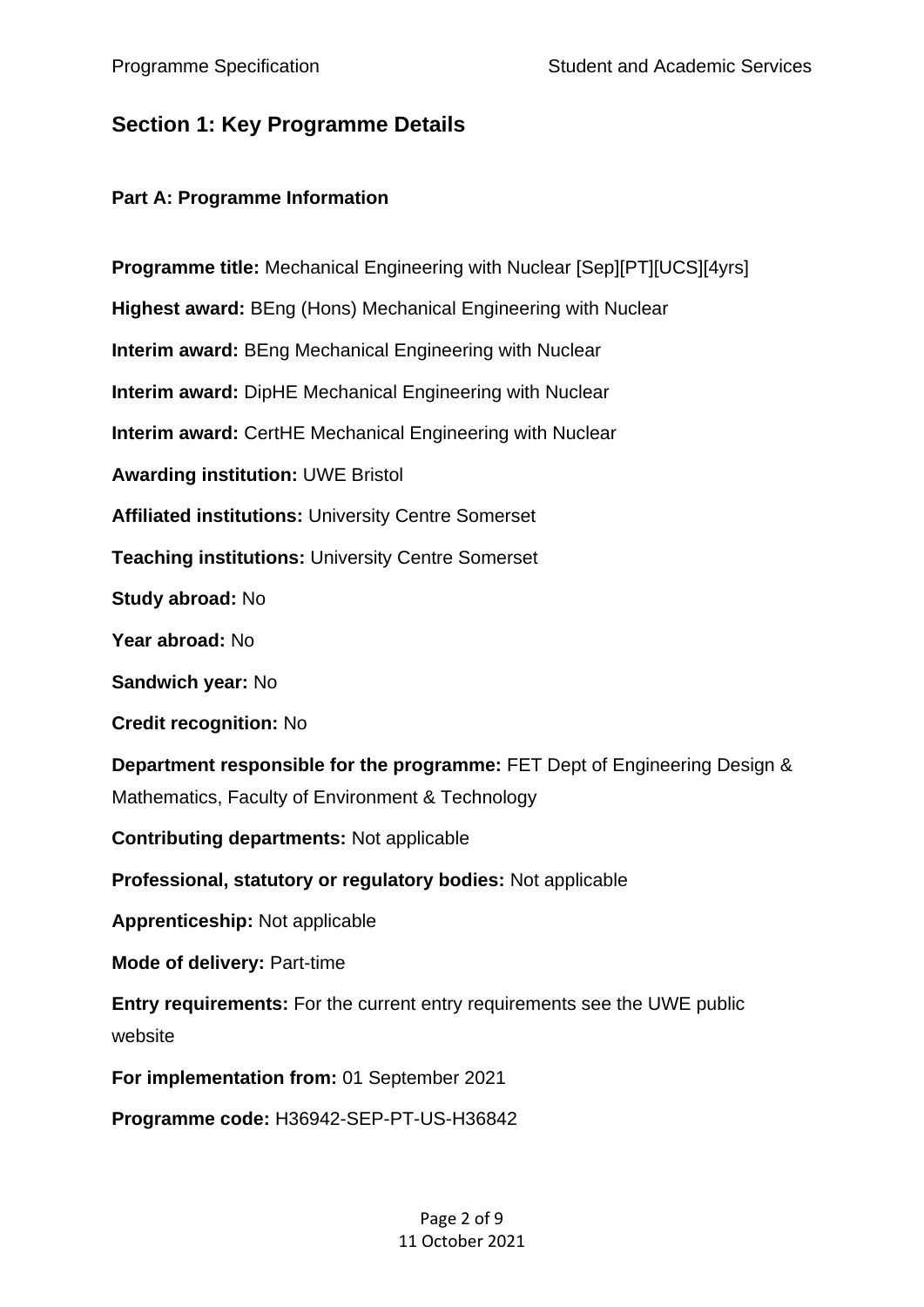## <span id="page-2-0"></span>**Section 2: Programme Overview, Aims and Learning Outcomes**

## <span id="page-2-1"></span>**Part A: Programme Overview, Aims and Learning Outcomes**

**Overview:** The degree covers a range of disciplines such as nuclear science, electromechanical systems, heat transfer and power, fluid dynamics, stress analysis and computer modelling and is designed to produce graduate engineers that are able to make an immediate contribution to employment within the nuclear sector.

The degree meets priorities identified in the UK Government Industrial Strategy (2018) for higher education and will be delivered at the National College for Nuclear located at Bridgwater and Taunton College, one of five National Colleges created by the UK Government. The National College for Nuclear has a mission to create a new generation of graduate nuclear engineers to satisfy the demand created by rapid technological advances in new nuclear builds, operation, decommissioning and defence. The curriculum and delivery model has been created in partnership with employers to provide a higher vocational pathway for the UK nuclear industry that satisfies the current and future demands of the sector. A block week delivery model has been developed to provide access to work-based learners.

**Educational Aims:** The specific aims are that the graduate shall:

Have a broad knowledge and understanding of engineering theory, practices and applications and be able to use advanced techniques of analysis, synthesis and simulation, and implementation in the field of nuclear engineering, electromechanical systems, heat transfer and power, fluid dynamics, stress analysis and computer modelling.

Apply engineering design, systems and management concepts within the nuclear sector and be capable of analysis of the behaviour of complex systems within an nuclear engineering context.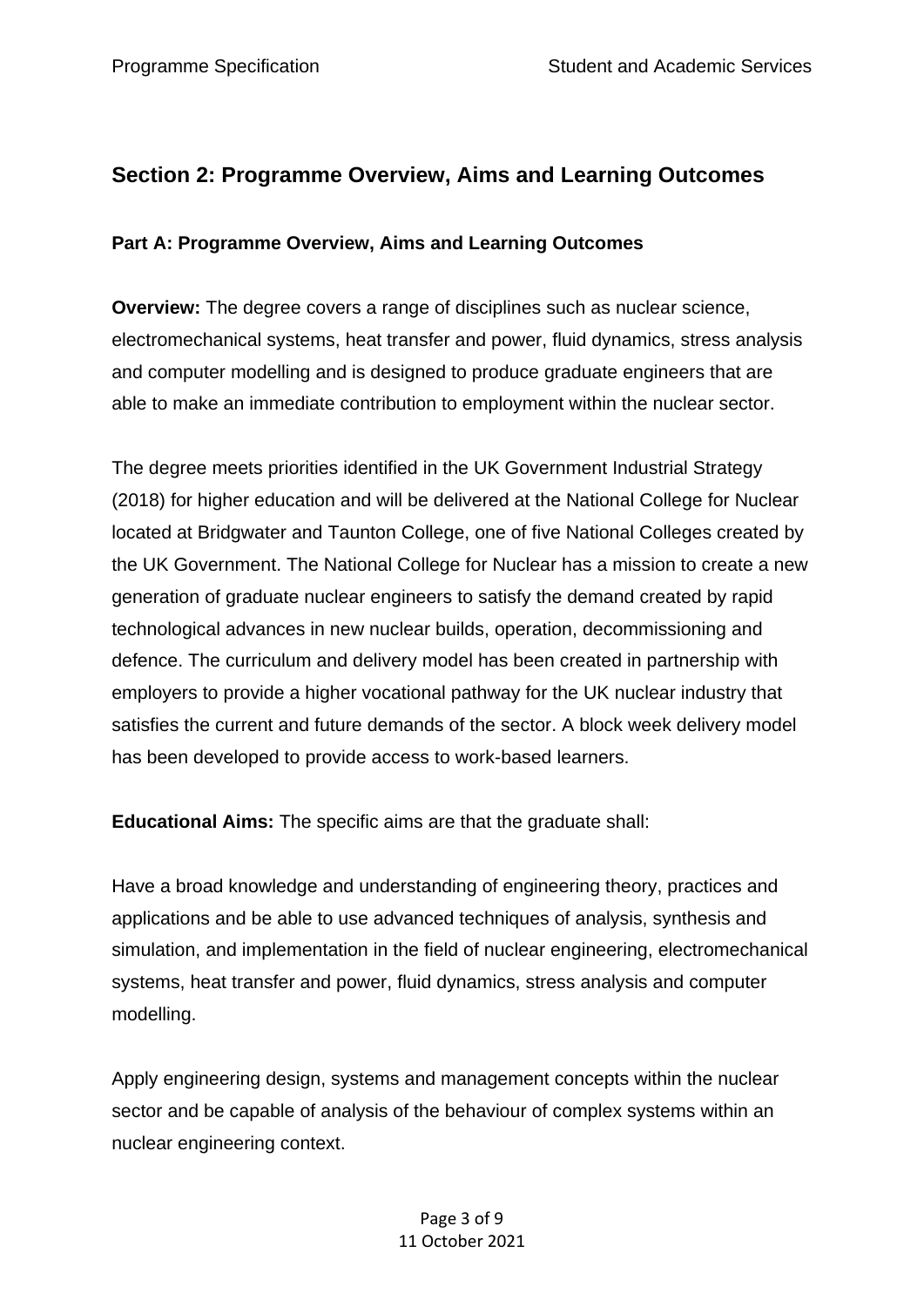Demonstrate a capacity for innovative and creative design and be able to draw on knowledge of fundamental principles and proven systems to further develop solutions which meet required specifications.

Demonstrate awareness and competence with respect to professional and safety requirements and be conversant with the regulatory framework that governs operations within the nuclear sector.

Have developed the ability, interest and motivation to conduct independent study and keep abreast of future changes in technology and engineering practices.

Be able to work in a largely unsupervised way to undertaken an individual research project and present the findings in a professional manner,

Be able to communicate clearly, concisely and persuasively with individuals and groups, using a professional standard of English, both orally and in writing.

Be able to provide solutions to today's industry problems that deepen the students' learning of applying engineering principles in a commercial setting.

## **Programme Learning Outcomes:**

On successful completion of this programme graduates will achieve the following learning outcomes.

## **Knowledge and Understanding**

- A1. Have a broad knowledge and understanding of engineering theory, practices and applications and be able to use advanced techniques of analysis, synthesis and simulation, and implementation in the field of nuclear engineering, electromechanical systems, heat transfer and power, fluid dynamics, stress analysis and computer modelling
- A2. Apply engineering design, systems and management concepts within the nuclear sector and be capable of analysis of the behaviour of complex systems within an nuclear engineering context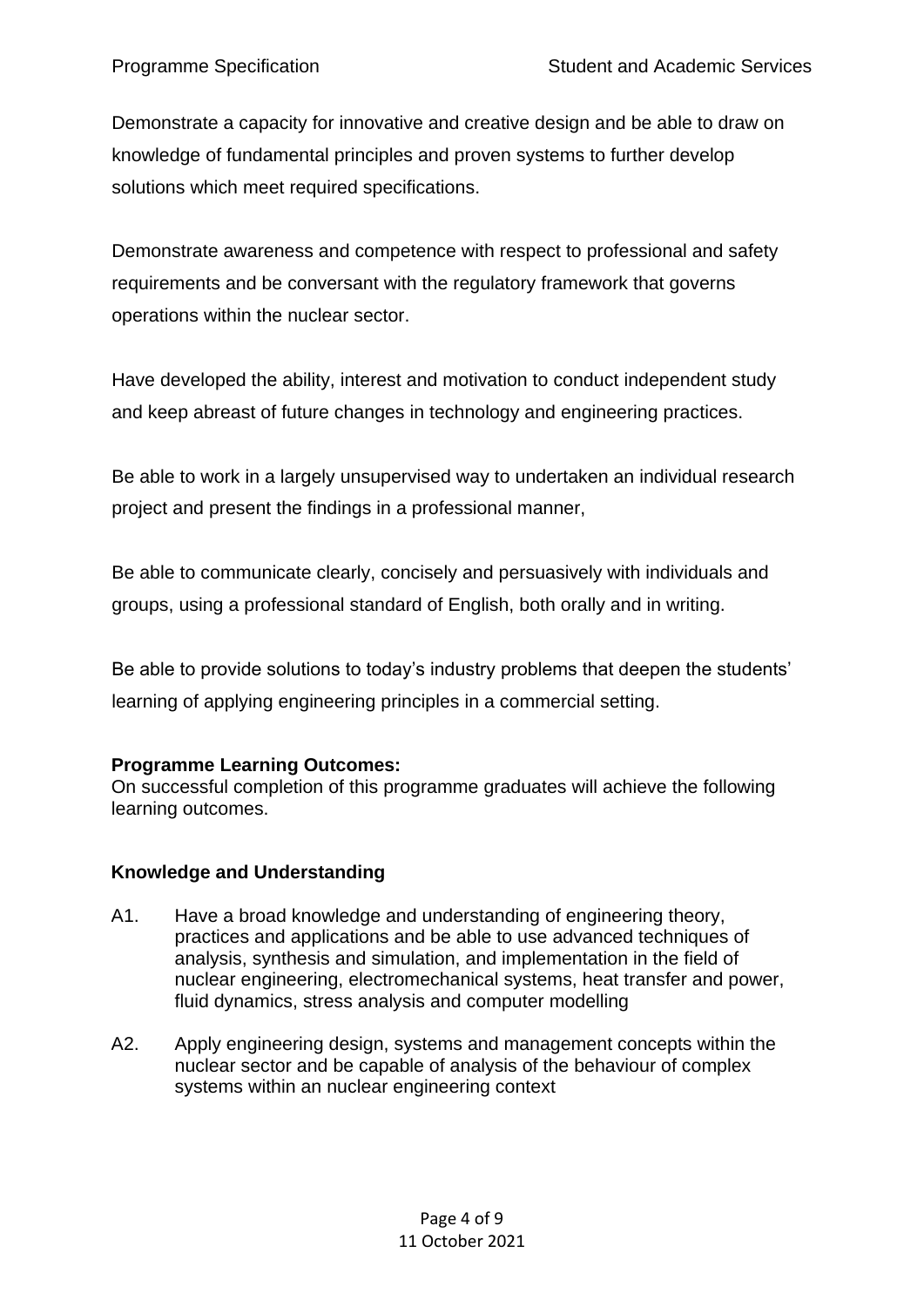- A3. Demonstrate a capacity for innovative and creative design and be able to draw on knowledge of fundamental principles and proven systems to further develop solutions which meet required specifications
- A4. Demonstrate awareness and competence with respect to professional and safety requirements and be conversant with the regulatory framework that governs operations within the nuclear sector
- A5. Have developed the ability, interest and motivation to conduct independent study and keep abreast of future changes in technology and engineering practices
- A6. Be able to work in a largely unsupervised way to undertaken an individual research project and present the findings in a professional manner
- A7. Be able to communicate clearly, concisely and persuasively with individuals and groups, using a professional standard of English, both orally and in writing
- A8. Be able to provide solutions to today's industry problems that deepen the students' learning of applying engineering principles in a commercial setting

#### **Intellectual Skills**

- B1. Work competently in a technical nuclear environment, understand and promote personal responsibility for Health, Safety, Radiation Protection, Environmental Protection, Quality, Security, Safeguards and principles of Risk Management
- B2. Analyse engineering and scientific problems selecting and using mathematical, engineering and scientific tools to provide suitable solutions to nuclear applications, with considerations of the entire life cycle of a nuclear facility
- B3. Develop and critically apply knowledge of the concepts, principles and theories of engineering science relevant to the interdisciplinary fields of nuclear technology
- B4. Demonstrate an understanding of stakeholder requirements, commercial awareness, business improvement, project and business management techniques relevant to the nuclear industry
- B5. Apply their science or engineering discipline knowledge to the development, operation, maintenance and progression of technologies used for Decommissioning (e.g. remote handling and robotics), Waste Management, Reprocessing, and Nuclear Power Generation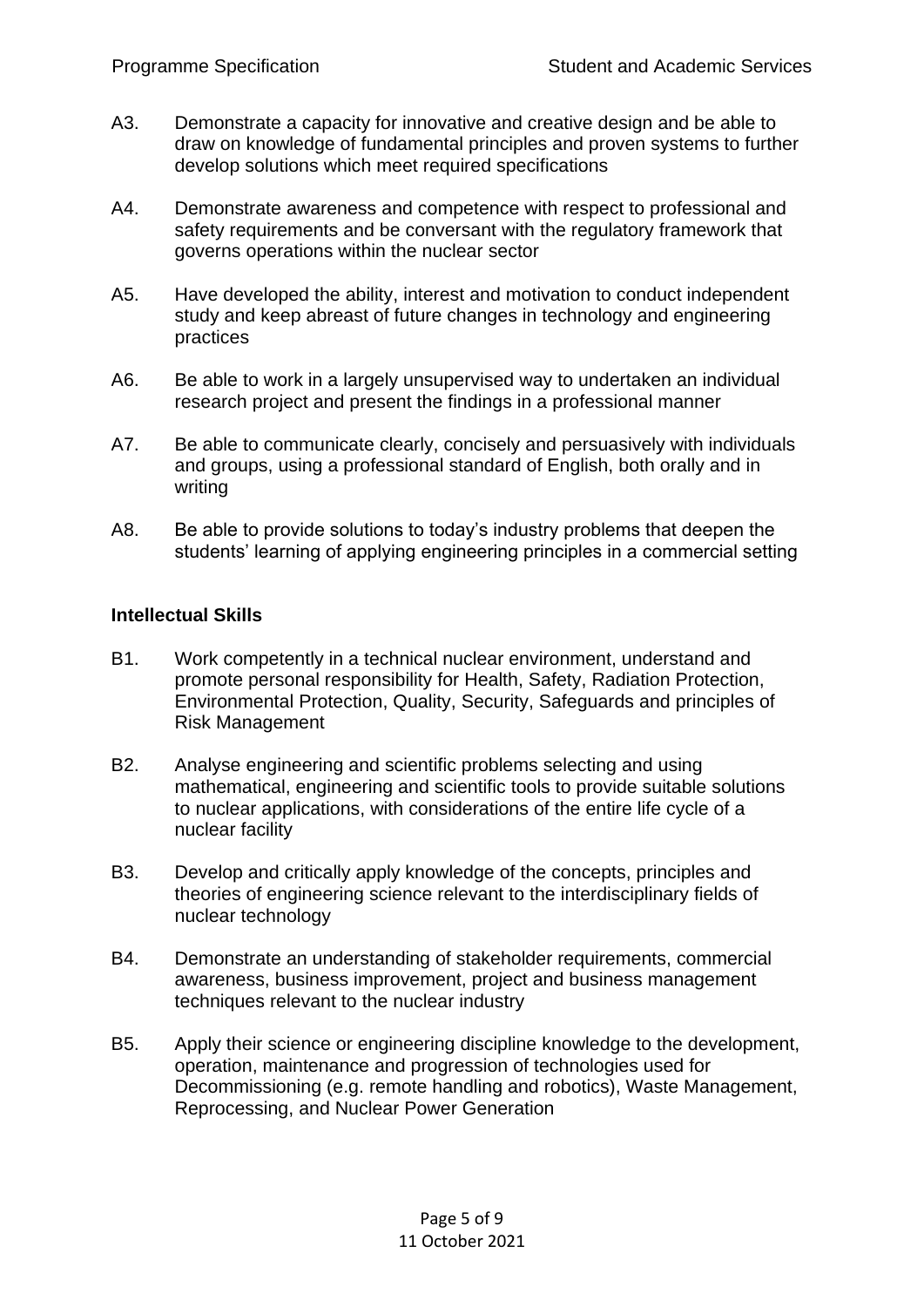#### **Subject/Professional Practice Skills**

- C1. Specify, plan, manage, conduct and report on nuclear projects
- C2. Synthesise information from a variety of sources and apply to the solution of a particular nuclear technology application
- C3. Accurately observe, record and draw conclusions from data and experimental evidence, recognising inherent uncertainties and limitations
- C4. Apply design processes including materials selection that meet nuclear industry standards
- C5. Demonstrate an understanding of Regulatory requirements both national and international
- C6. Develop technical reports that meet requirements of the prevailing verification process
- C7. Demonstrate knowledge of the nuclear industry (past, present and future) and the business, political and community environment in which the company operates including personal role within the organisation, ethical practice and codes of conduct
- C8. Demonstrate an understanding of root cause analysis and learning from experience (LFE) process
- C9. Demonstrate knowledge of the technology, safety, environmental and economics of nuclear fuels and the nuclear fuel cycle
- C10. Apply the standards for nuclear professional practice as required by the industry and professional body institutions

#### **Transferable Skills and other attributes**

- D1. Communicate effectively and appropriately using a full range of skills; technical speaking to a scientific / engineering audience, active listening, professional writing, professional body language, technical presentation
- D2. Demonstrate reliability, integrity and respect for confidentiality on work related and personal matters
- D3. Work autonomously and interact effectively within a wide, multi-disciplinary project team
- D4. Understand the impact of work on others, especially where related to diversity and equality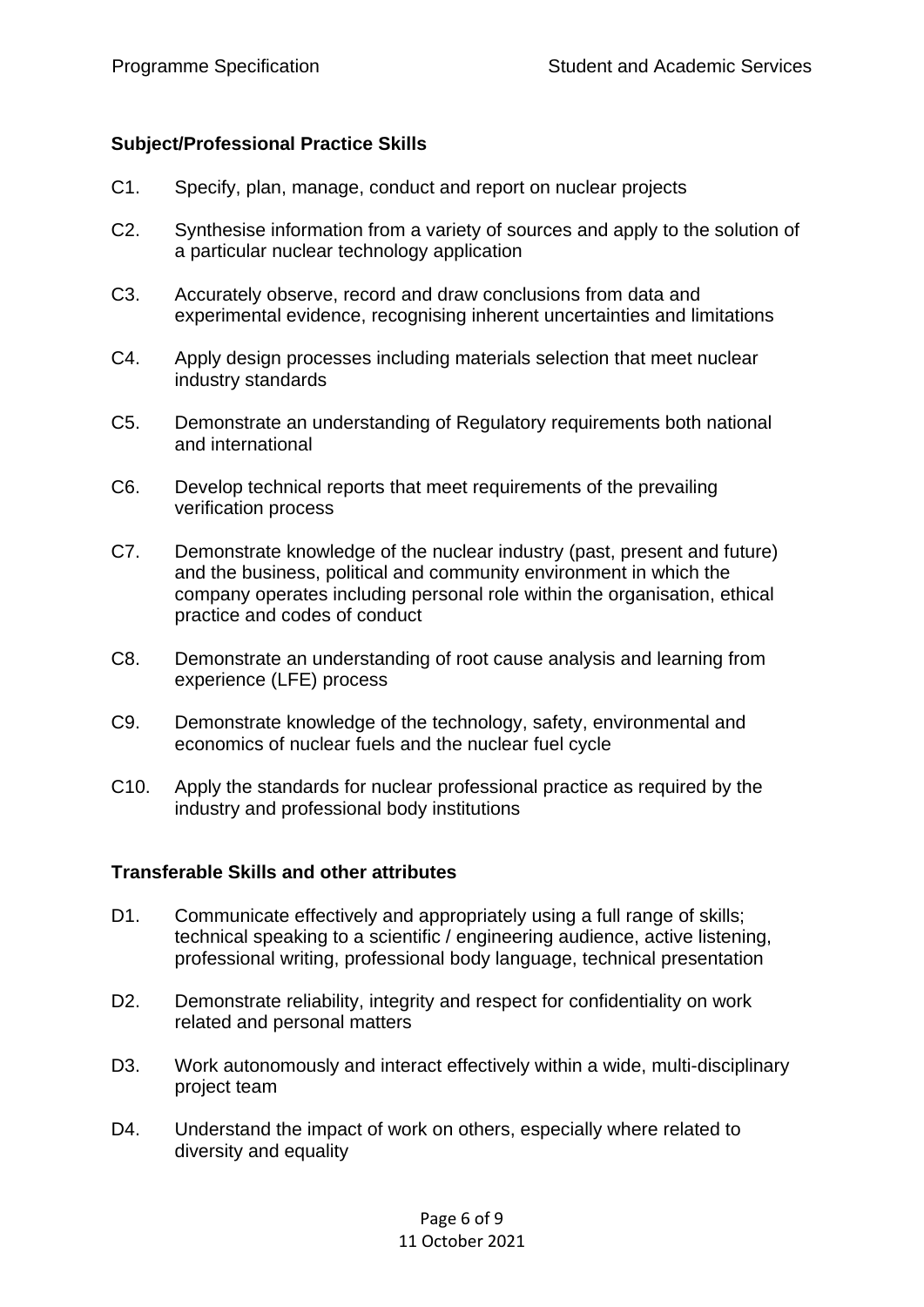- D5. Manage time effectively, being able to plan and complete work to schedule
- D6. Demonstrate a supportive attitude to change and respond positively to change management processes
- D7. Take responsibility for personal development, demonstrating commitment to learning and self-improvement and be open to feedback
- D8. Demonstrate a strong commitment to personal safety behaviours and understanding of the consequences as set out in the nuclear industry requirements
- D9. Take responsibility to actively challenge unsafe behaviours and conditions in the workplace to help reinforce nuclear, radiological and conventional safety over competing goals to ensure the protection of people and the environment
- D10. Demonstrate compliance by following rules, procedures and principles to ensure work completed is fit for purpose and pay attention to detail and carry out error checks throughout work activities
- D11. Demonstrable commitment to sustainability in work design and application
- D12. Be an enthusiastic advocate for the nuclear industry with the ability to represent this industry to a variety of audiences

## <span id="page-6-0"></span>**Part B: Programme Structure**

#### **Year 1**

The student must take 120 credits from the modules in Year 1.

#### **Year 1 Compulsory Modules**

The student must take 120 credits from the modules in Compulsory Modules.

| <b>Module Code</b> | <b>Module Title</b>                                     | <b>Credit</b> |
|--------------------|---------------------------------------------------------|---------------|
| UFMFQP-30-1        | <b>Electromechanical Systems Engineering</b><br>2021-22 | 30            |
| UFMFRP-30-1        | Nuclear Science, Materials and Design<br>2021-22        | 30            |
| UFMFSP-30-1        | Solid Mechanics 2021-22                                 | 30            |
| UFMFTP-30-1        | Thermofluidic Dynamics 2021-22                          | 30            |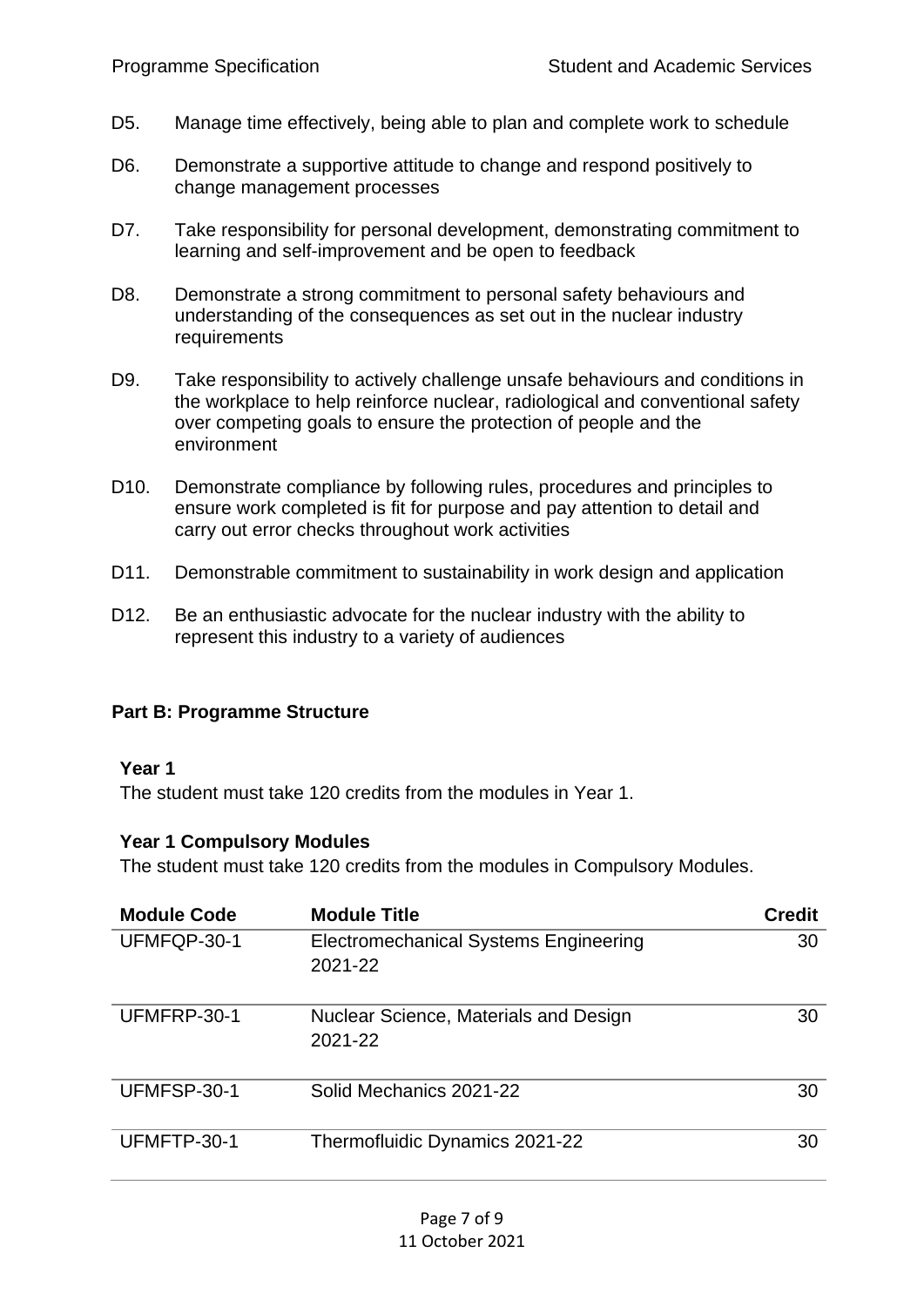## **Year 2**

The student must take 90 credits from the modules in Year 2.

## **Year 2 Compulsory Modules**

The student must take 90 credits from the modules in Compulsory modules.

| <b>Module Code</b> | <b>Module Title</b>                             | <b>Credit</b> |
|--------------------|-------------------------------------------------|---------------|
| UFMFWP-30-2        | Electromechanical Systems Analysis 2022-<br>23  | 30            |
| UFMFVP-30-2        | Electromechanical Systems and Design<br>2022-23 | 30            |
| UFMFXP-30-2        | Heat Transfer and Power 2022-23                 | 30            |

## **Year 3**

The student must take 90 credits from the modules in Year 3.

## **Year 3 Compulsory Modules**

The student must take 90 credits from the modules in Compulsory modules.

| <b>Module Code</b> | <b>Module Title</b>                                                    | <b>Credit</b> |
|--------------------|------------------------------------------------------------------------|---------------|
| UFMFYP-30-2        | <b>Advanced Nuclear Science and Project</b>                            | 30            |
|                    | Management 2023-24                                                     |               |
| <b>UFMF9Q-30-3</b> | Stress Analysis, Materials and Finite                                  | 30            |
|                    | Element Analysis 2023-24                                               |               |
| UFMFAQ-30-3        | <b>Thermoflduid Systems and Computational</b><br>Flow Dynamics 2023-24 | 30            |

## **Year 4**

The student must take 60 credits from the modules in Year 4.

## **Year 4 Compulsory Modules**

The student must take 60 credits from the modules in Compulsory Modules.

| <b>Module Code</b> | <b>Module Title</b>                      | <b>Credit</b> |
|--------------------|------------------------------------------|---------------|
| UFMFGY-40-3        | Engineering Project with Nuclear 2024-25 | 40            |